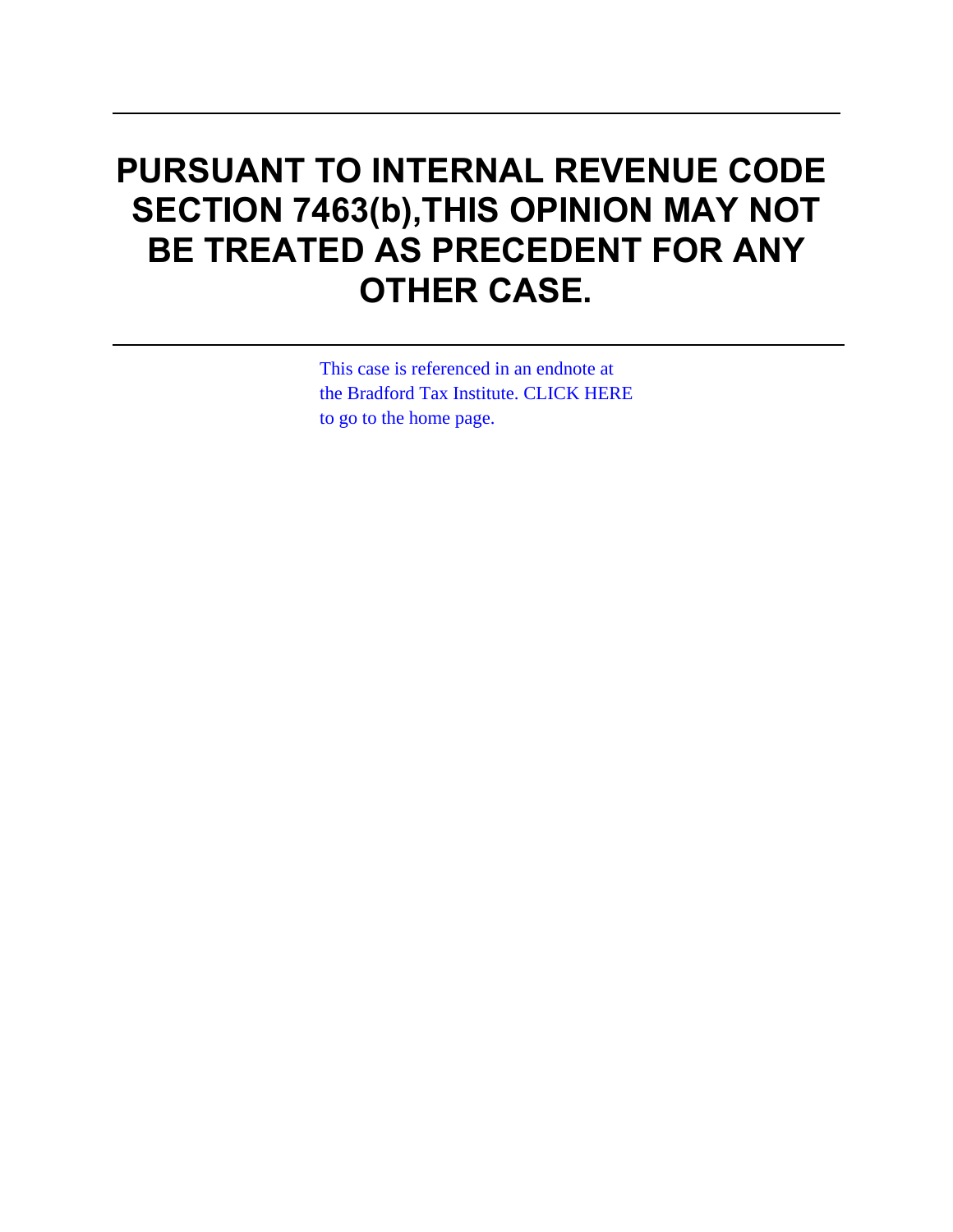T.C. Summary Opinion 2003-130

# UNITED STATES TAX COURT

THOMAS E. TRUSKOWSKY AND SUSAN L. TRUSKOWSKY, Petitioners  $\underline{v}$ . COMMISSIONER OF INTERNAL REVENUE, Respondent

Docket No. 14066-01S. Filed September 15, 2003.

Harry D. Shapiro and Christopher J. Pippett, for petitioners.

Innessa Glazman and Warren P. Simonsen, for respondent.

DEAN, Special Trial Judge: This case was heard under the provisions of section 7463 of the Internal Revenue Code as in effect at the time the petition was filed. Unless otherwise indicated, all other section references are to the Internal Revenue Code in effect for the years at issue. The decision to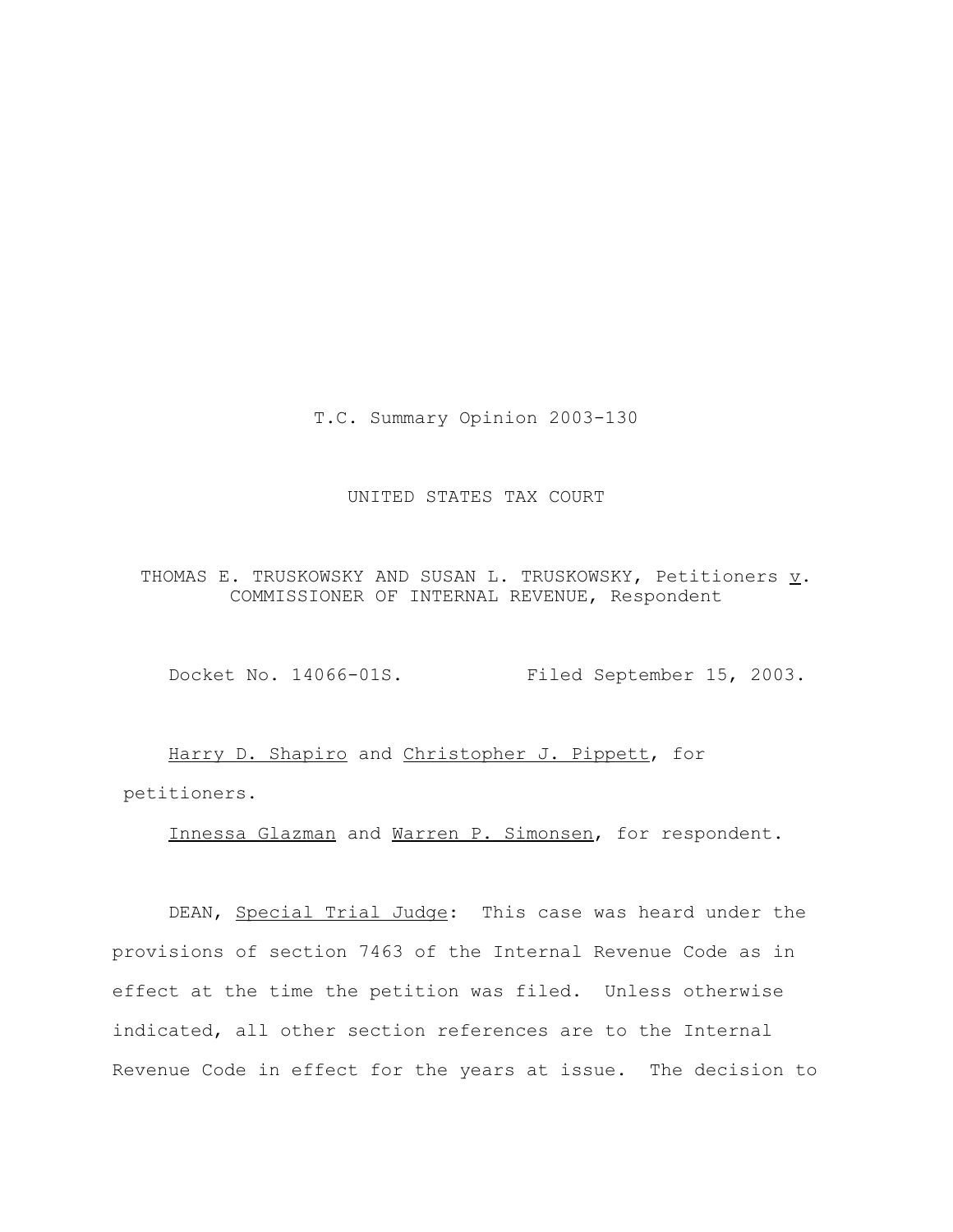be entered is not reviewable by any other court, and this opinion should not be cited as authority.

Respondent determined deficiencies in petitioners' Federal income tax of \$17,656 for 1996 and \$19,849 for 1997. The issue for decision is whether petitioners' business losses constitute passive activity losses. The amount of petitioners' allowable itemized deductions and personal exemptions will be determined by our disposition of the contested issue.

The stipulated facts and exhibits received into evidence are incorporated herein by reference. At the time the petition in this case was filed, petitioners resided in Moatsville, West Virginia.

## Background

## Petitioners' Vocations

During the years 1996 and 1997, petitioners resided in Trappe, Pennsylvania, and both were full-time employees at a large computer software corporation, the Oracle Corporation (Oracle). Petitioner Susan Truskowsky was a program manager in the Program Management Group at Oracle Consulting. Her job required her to travel to projects around the country, mostly in the Mid-Atlantic region and to Dallas, Texas. In 1996, petitioner Thomas Truskowsky was employed as senior principal consultant for Oracle. In 1997 he became a technical manager.

 $- 2 -$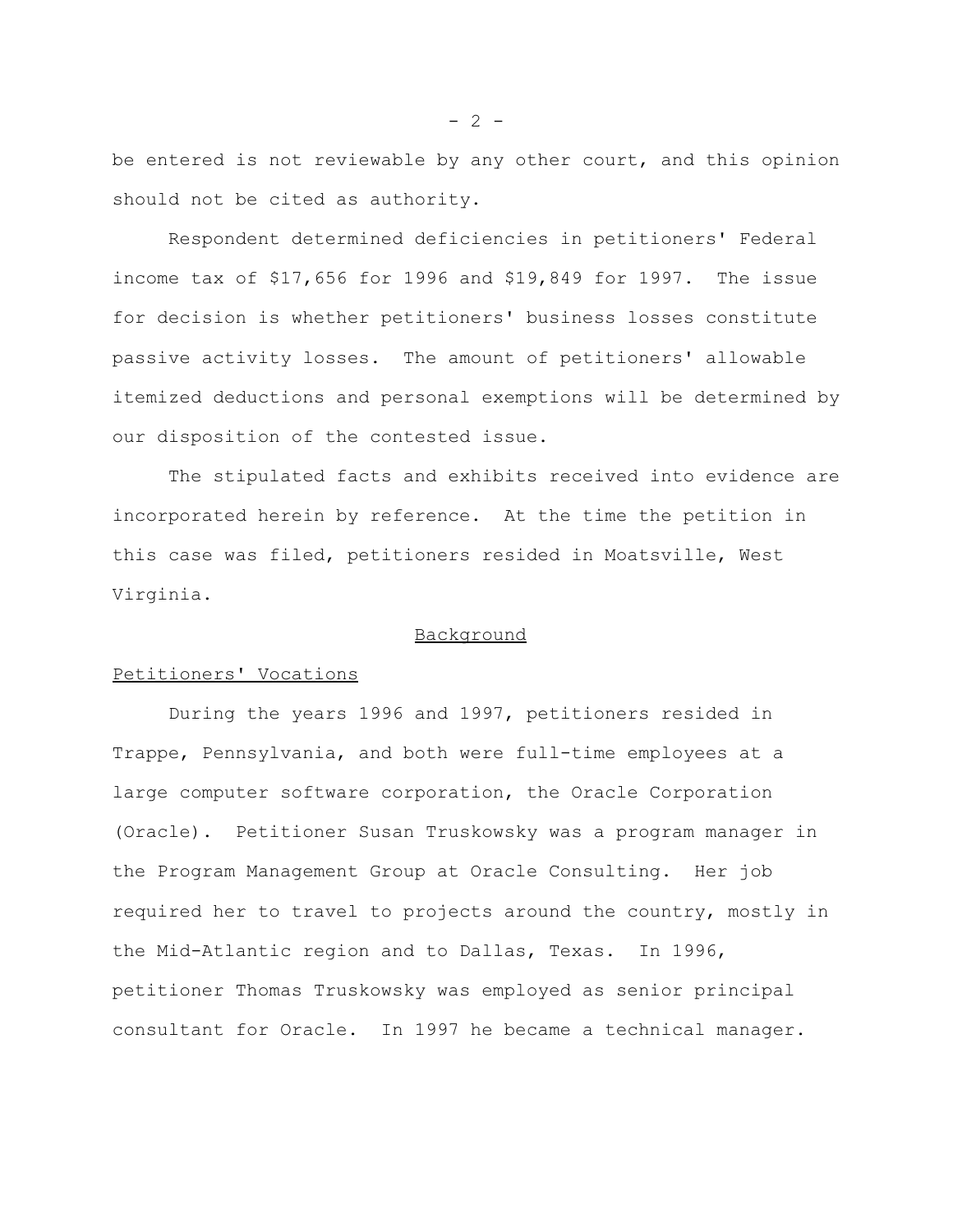Mr. Truskowsky commuted to central New Jersey from Trappe, Pennsylvania, every day.

## Petitioners' Cattle Breeding Activity

Petitioners' cattle breeding activity began in 1994, when they bought their first cows. They were "Limousin" cattle, a beef breed from France. Petitioners decided to go into the Limousin cattle business after considering other breeds of cattle.

#### The Farm

Petitioners needed a place to board their cattle as they did not own a farm during the years in issue. Petitioners learned about K-C Delight Farm (K-C) from a local newspaper that advertises to farmers. They visited K-C and other farms before choosing K-C. Chester Deitch, who operated K-C, did not own the farm, but rented it. He operated K-C primarily as a "multiple acreage" general and dairy farm. Near his home and included in Mr. Deitch's farmland rental was a parcel of land where he boarded petitioners' cattle. Mr. Deitch maintained approximately two dozen cattle of his own on the same parcel where he boarded petitioners' cattle. Mr. Deitch maintained his and petitioners' animals in different paddocks. Petitioners' animals had their own shelter and automatic watering systems.

Mr. Deitch did not live on the parcel of property where he kept petitioners' cattle, at 117 Simmons Road. There were,

- 3 -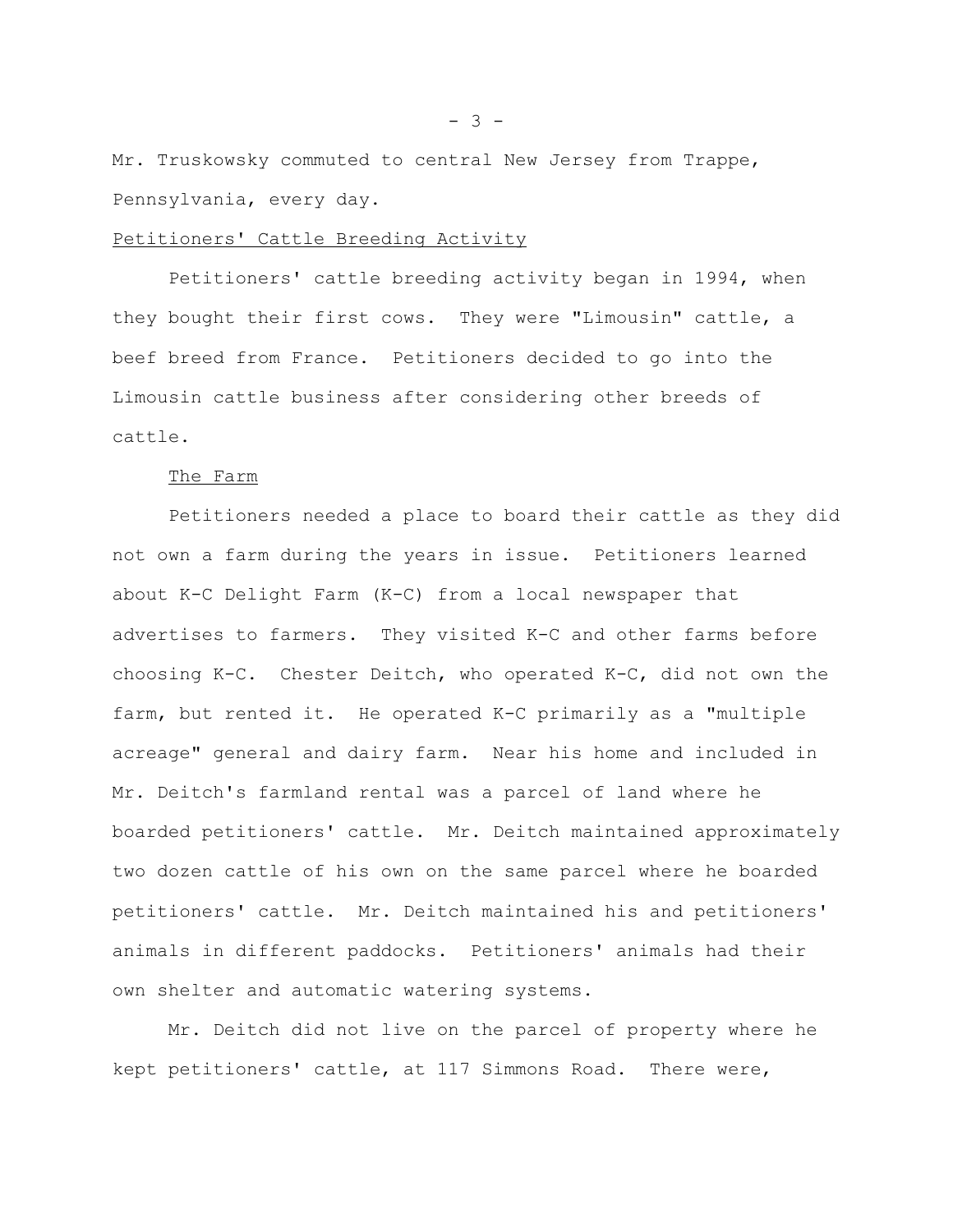however, boarders in the house at that location, and Mr. Deitch's brother, who helped him on the farm, lived on Simmons Road in the "Summer house". As the Simmons Road location was somewhat isolated and Mr. Deitch and his brother had animals, tools, and equipment that they needed to keep secure, there was an understanding that the tenants would keep an eye on the farm for Mr. Deitch and let him know if they saw someone come onto the property.

Mr. Deitch lived nearby in a house on Deitch Mill Road. His farm on Deitch Mill Road was used to keep dairy cows. According to Mrs. Truskowsky, she "didn't actually go there very often".

#### The Agreement

Mr. Deitch had an oral agreement with petitioners to board their animals in the sheltered barn and pasture paddocks, and to feed and "care" for their animals for \$1 per day, per head of cattle. The agreement continued for about 2-1/2 years, from Spring of 1995 until February of 1998. The number of animals boarded varied from week to week and month to month from about 15 to 20 head. Mr. Dietch fed the cattle twice a day. They were fed silage hay and supplemental grain, some of which was grown by Mr. Deitch on his farm. Through the daily contact for feeding, the animals were observed for general health and veterinary needs. If Mr. Deitch detected problems that were not too complicated, he gave them any needed shots or other treatment.

 $- 4 -$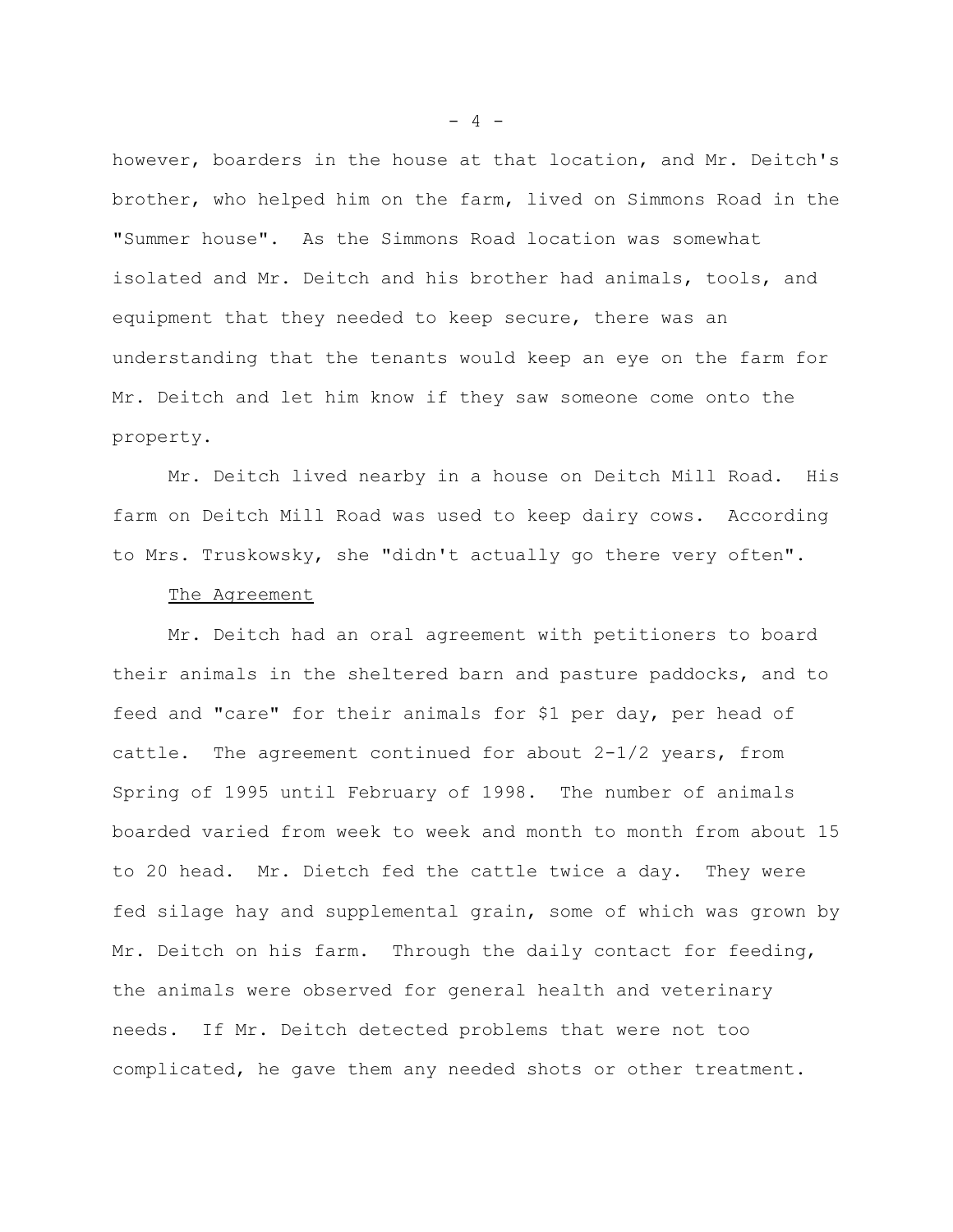If a veterinarian was required, he generally contacted the veterinarian. He would also contact petitioners when the veterinarian was needed, as they were responsible for the resulting expenses. Mr. Deitch estimates there were from 8 to 10 calves born to petitioners' animals during a year. He, his wife, or other family member was present for the births. He spent, on average, about 1-1/2 hours a day with petitioners' animals, feeding and observing them, and performing other miscellaneous tasks.

Mr. Deitch did not invoice or bill petitioners under the oral agreement, but petitioners kept track of the number of cattle present at K-C during each month in 1996 and 1997 and, generally, paid accordingly.

## Veterinary Breeding Services

From time to time during the period at issue, petitioners' cattle received veterinary services at some distance from K-C. The services included in vitro fertilizations and embryo transfers, techniques which particularly interested petitioners. In 1996, some of the cattle were transported to a facility called Em Tran in Elizabethtown, Pennsylvania. In 1997, cattle were sent to both Em Tran and Genetic Visions in Coatesville, Pennsylvania.

One or both of petitioners visited Em Tran about 8 times over 2 years, and they went to Genetic Visions about 14 times in

 $-5 -$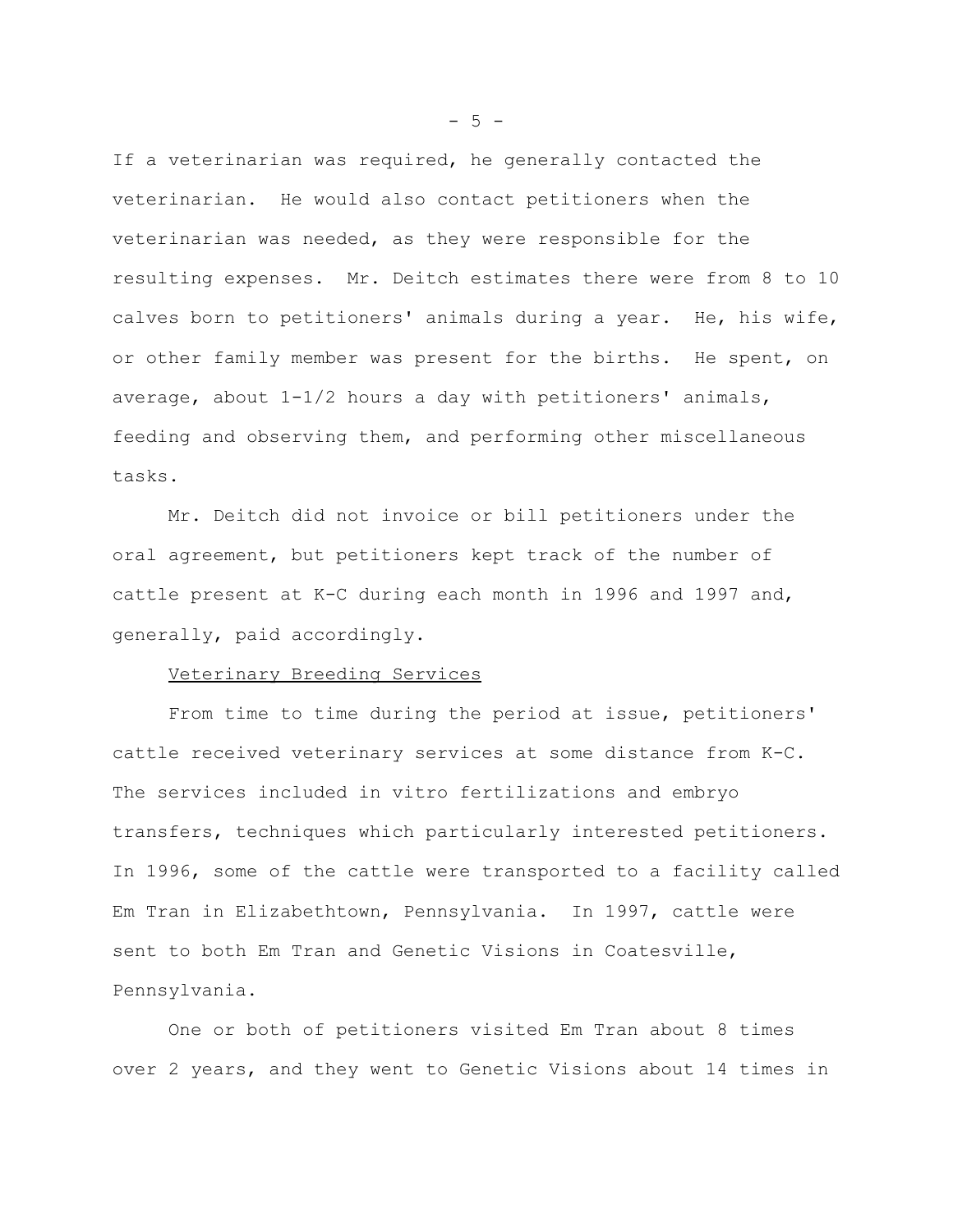1997. When petitioners went to Em Tran they checked the health of their cattle and visited Dr. Henderson at the facility to receive instruction on the "embryo process, the in vitro process." They also discussed these matters with Dr. Evans at Genetic Visions. At first, petitioners came to Genetic Visions together, then sometimes Mr. or Mrs. Truskowsky would come alone, as their schedules permitted. When they came with their animals, petitioners would typically spend from 1 to 6 hours working at the facility.

 To get the cattle from K-C to facilities at Em Tran or Genetic Visions, petitioners had to contract a livestock hauler to transport the cattle. The hauler would arrive at the farm, and the cattle were loaded onto the truck, taken to the facility, and unloaded. The process would be reversed to return them to the farm.

## Shows and Auctions

Petitioners participated in buying their Limousin cattle at shows and auctions. Most of their purchases were initiated through a broker using e-mail or fax. But petitioners did attend some shows and auctions in 1996 and 1997.

## Petitioners' Visits to K-C

During the years at issue, petitioners would periodically visit K-C to pay Mr. Deitch and to inspect the health and condition of their animals. Petitioners used grain to attract

- 6 -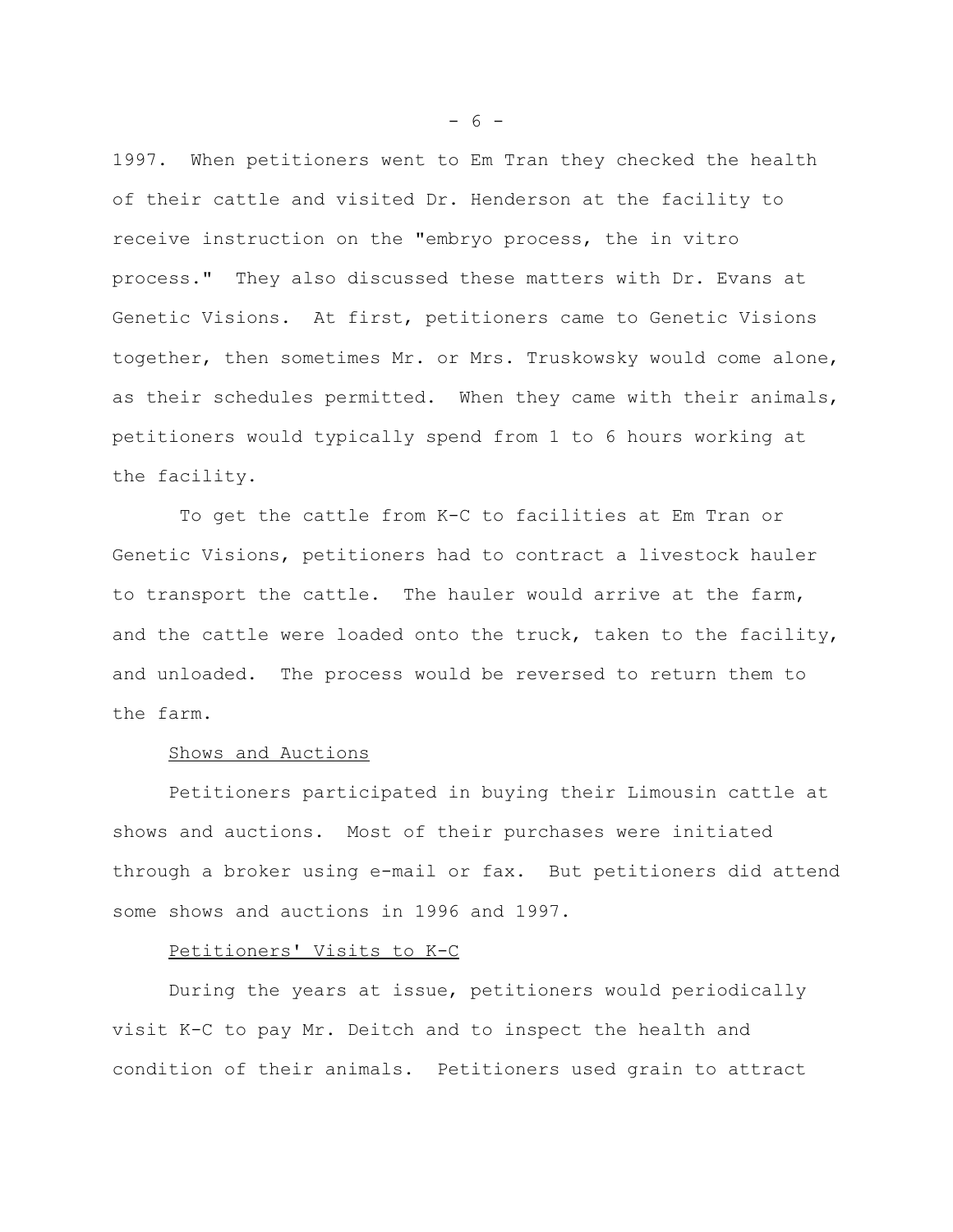the cattle close enough to observe their general condition. Petitioners would sometimes stop on the way to the farm to purchase the grain, which took from a 1/2 hour to 1 hour. The farm, located between Gettysburg and Mechanicsburg, Pennsylvania, was halfway between petitioners' home in Trappe and Mrs. Truskowsky's mother's home near Washington, D.C. The distance between Trappe and the farm is approximately 99 miles. Like Mrs. Truskowsky's mother's home, the Oracle office where Mrs. Truskowsky worked is located in the Washington, D.C. area. It was convenient for Mrs. Truskowsky, when she visited K-C on the weekend, then to go to stay at her mother's house to prepare for the coming work week instead of returning home to Trappe.

# Petitioners' Farm Search

Petitioners had a desire to acquire a farm of their own. During 1996 and 1997, they used the services of a real estate agent to aid them in locating one. Petitioners made trips with an agent to look at farm property offered for sale. Petitioners eventually purchased a farm in West Virginia in November of 1998.

## Reconstructed Logs and Tax Returns

Although petitioners maintained certain records of their Limousin cattle activity, they did not keep any log of the actual number of hours they devoted to the activity. At the request of their attorneys, petitioners prepared for use at trial documents

- 7 -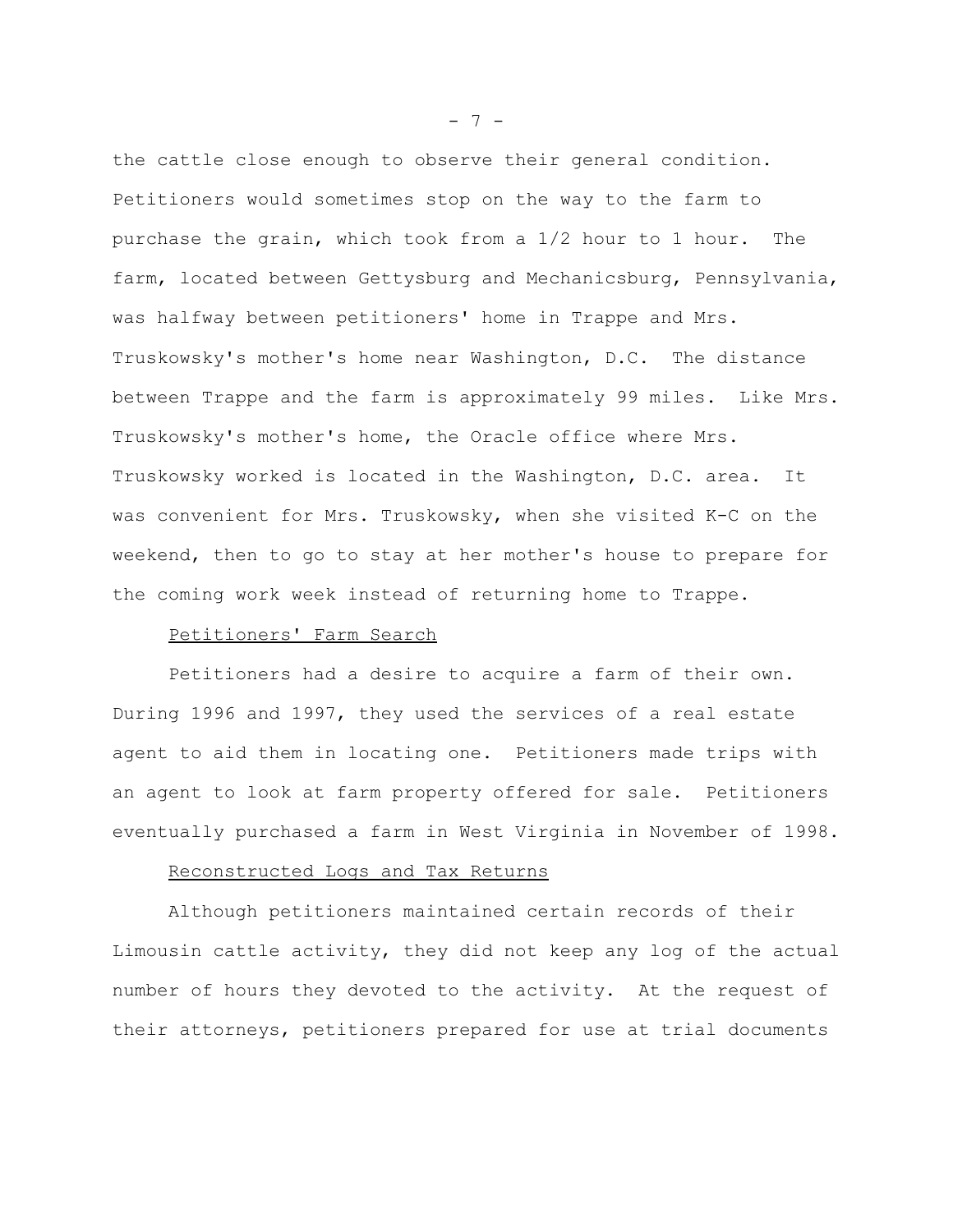that attempt to demonstrate the actual hours they devoted to their Limousin cattle activity during 1996 and 1997.

Petitioners filed with each of their 1996 and 1997 Federal income tax returns, a Schedule C, Profit or Loss From Business, for their cattle activity. For 1996, petitioners reported a Schedule C loss of \$45,833. Petitioners for 1997 reported a Schedule C loss of \$51,972.

## Discussion

Because the Court decides this case without regard to the burden of proof, section 7491 is inapplicable.

# Passive Activity Losses

Section 469(a) states that a passive activity loss is not allowed to an individual as a deduction for the year in which it is sustained. Section 469(d)(1) defines a passive activity loss as the amount by which (A) the aggregate losses from all passive activities for the taxable year exceed (B) the aggregate income from all passive activities for such year.

Passive activities are those activities which involve the conduct of a "trade or business" in which the taxpayer does not "materially participate." Sec. 469(c)(1). The term "trade or business" for this purpose means any activity in connection with any trade or business or "any activity with respect to which expenses are allowable as a deduction under section 212." Sec. 469(c)(6)(B).

- 8 -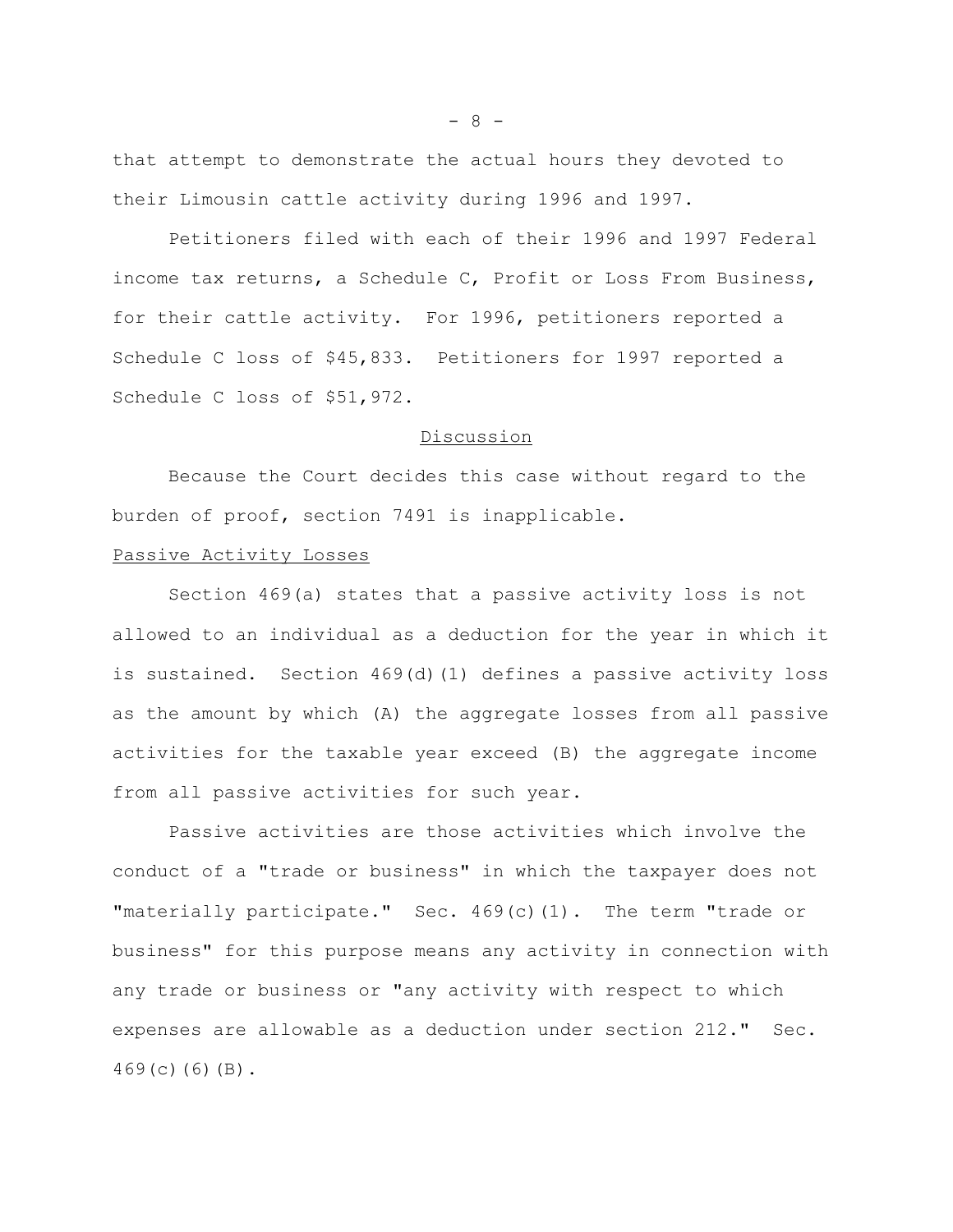## Material Participation

Section 469(h)(1) provides that generally an individual shall be treated as materially participating in an activity only if he or she is involved in the operations of the activity on a basis that is "regular", "continuous", and "substantial". Congress directed the Secretary of the Treasury (Secretary) to prescribe such regulations as may be necessary or appropriate to carry out the provisions of section 469, including regulations that specify what constitutes material participation. Sec.  $469(1)(1)$ . Both temporary and final regulations relating to the meaning of the terms "participation" and "material participation" have been promulgated under section 469.

The term "participation" means generally "any work done by an individual (without regard to the capacity in which the individual does the work) in connection with an activity in which the individual owns an interest at the time the work is done". Sec. 1.469-5(f)(1), Income Tax Regs. Temporary regulations issued under section 469 provide certain exceptions to the definition of participation. One particular provision, section 1.469-5T(f)(2)(ii), Temporary Income Tax Regs., 53 Fed. Reg. 5727 (Feb. 25, 1988), provides that work done by an individual in the capacity of an investor in an activity shall not be treated as participation by the individual in the activity unless the individual is involved in the day-to-day management or operations

- 9 -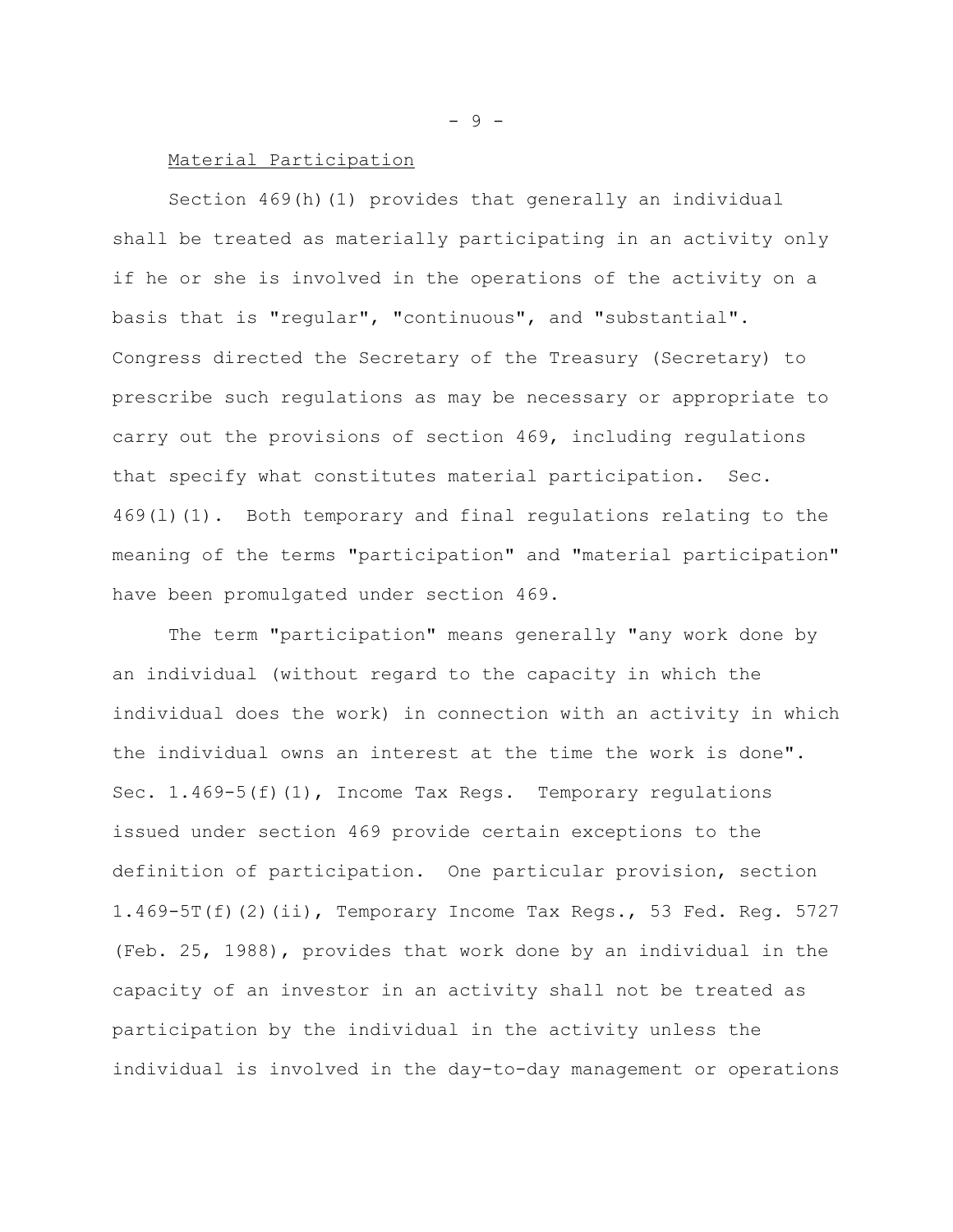of the activity. Work done by an individual as an investor in an activity includes but is not limited to: (1) Studying and reviewing financial statements or reports on operations of the activity; (2) preparing or compiling summaries or analyses of the finances or operations of the activity for the individual's own use; and (3) monitoring the finances or operations of the activity in a non-managerial capacity. Id.

Temporary regulations relating to the meaning of the term "material participation" in section 469(h)(1) provide that, in general, an individual shall be treated, for purposes of section 469 and the regulations thereunder, as materially participating in an activity for the taxable year if and only if--(1) The individual participates in the activity for more than 500 hours during such year; (2) the individual's participation in the activity for the taxable year constitutes substantially all of the participation in such activity of all individuals (including individuals who are not owners of interests in the activity) for such year; (3) the individual participates in the activity for more than 100 hours during the taxable year, and such individual's participation in the activity for the taxable year is not less than the participation in the activity of any other individual (including individuals who are not owners of interests in the activity) for such year; (4) the activity is a "significant participation" activity for the taxable year, and

 $- 10 -$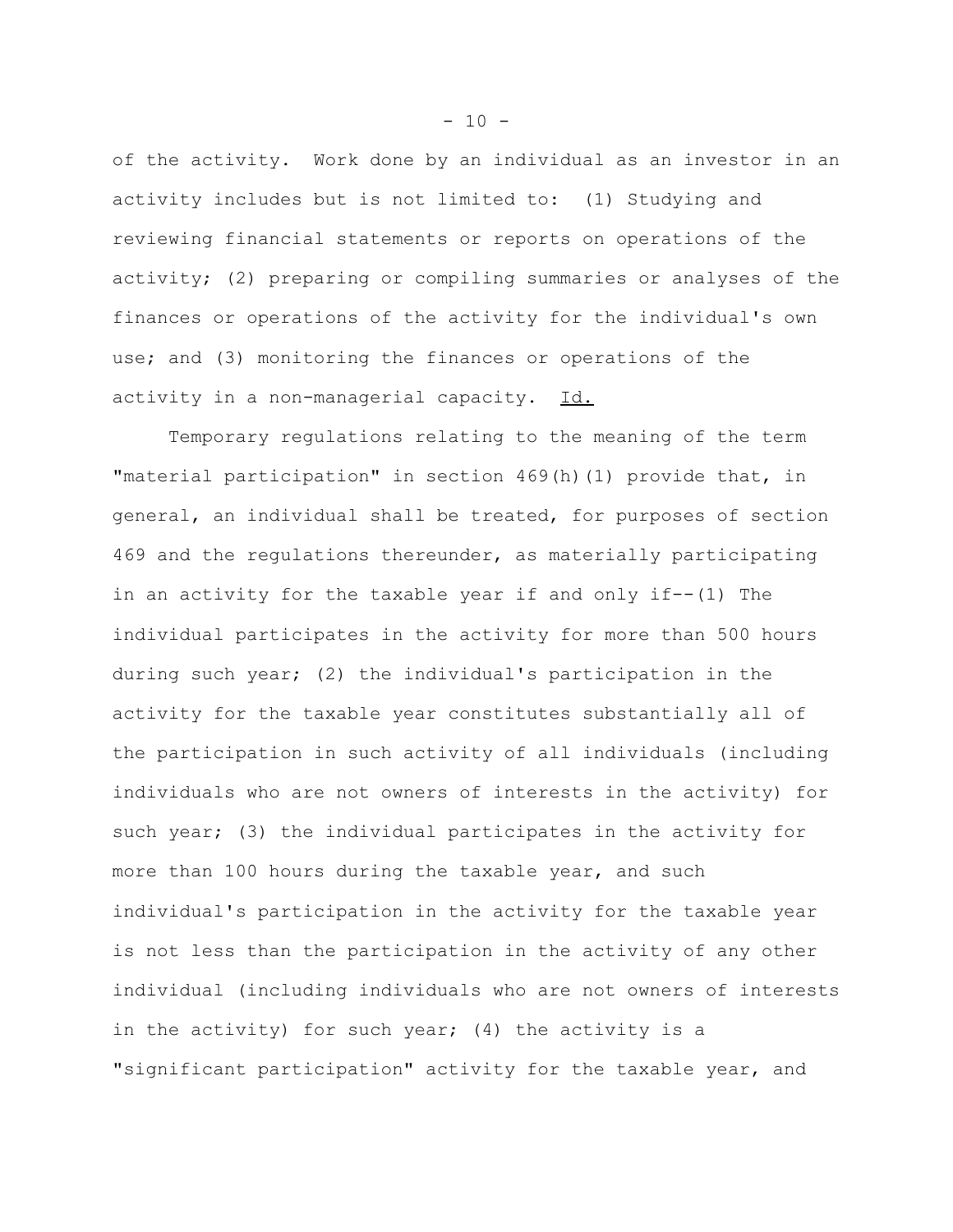the individual's aggregate participation in all significant participation activities during such year exceeds 500 hours; (5) the individual materially participated in the activity for any 5 taxable years (whether or not consecutive) during the 10 taxable years that immediately precede the taxable year; (6) the activity is a personal service activity, and the individual materially participated in the activity for any 3 taxable years preceding the taxable year; or (7) based on all of the facts and circumstances, the individual participated in the activity on a regular, continuous, and substantial basis during such year. Sec. 1.469-5T(a), Temporary Income Tax Regs., 53 Fed. Reg. 5725 (Feb. 25, 1988).

In determining whether a taxpayer "materially participated" in an activity, the participation of a spouse shall be taken into account. Sec. 469(h)(5).

Respondent determined that petitioners did not materially participate in the cattle activity and that petitioners' business losses therefore constitute passive activity losses. Petitioners contend that they participated in the activity for more than 500 hours (Test 1), or for more than 100 hours during the taxable year, and that their participation was not less than the participation in the activity of any other individual (Test 3).

 $- 11 -$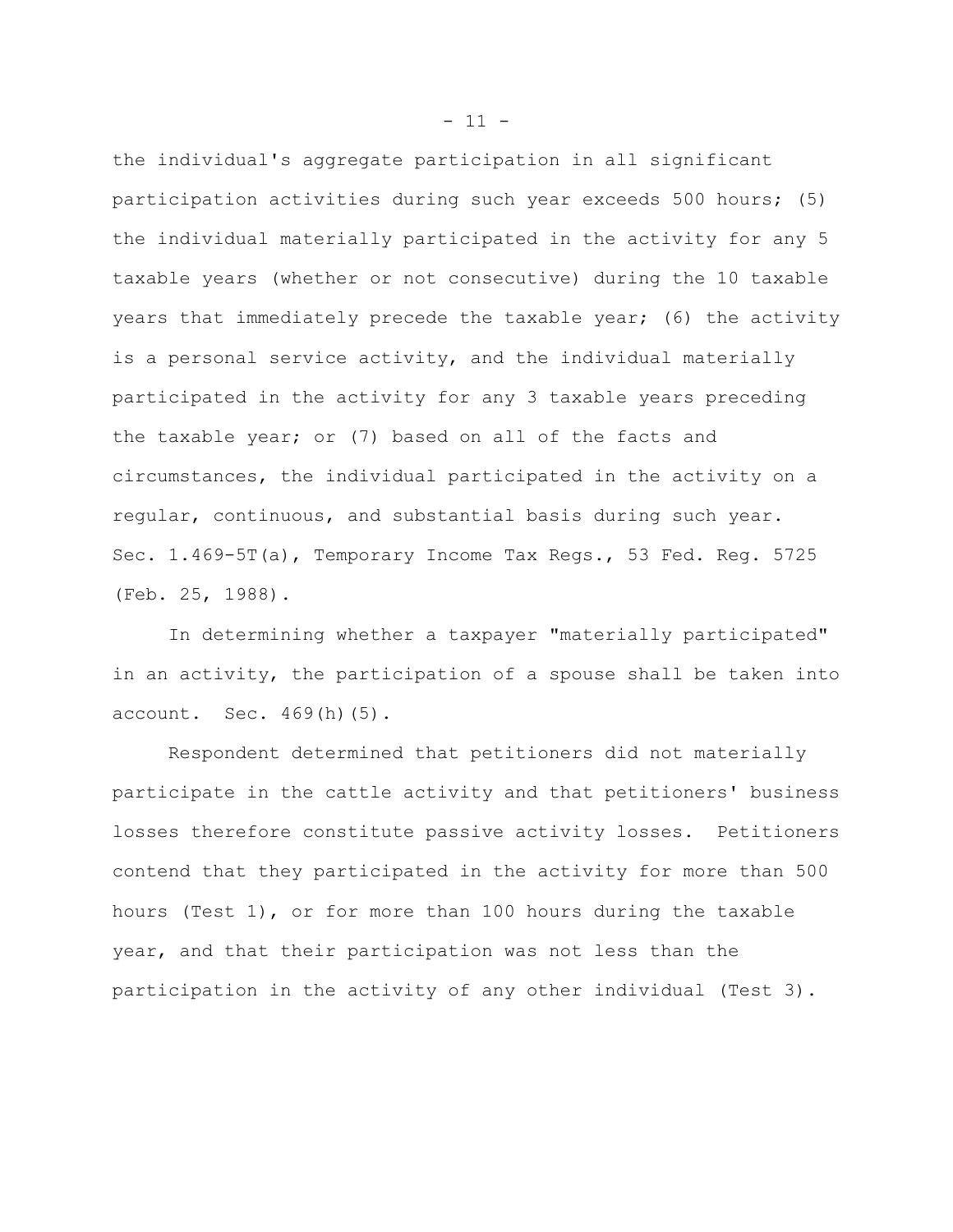Test 1

In the time logs they prepared for trial, petitioners show participation for a total of 777 hours for 1996 and 830.8 hours for 1997 in their Limousin cattle activity. Of the 777 hours claimed for 1996, 404 are related to trips to K-C. Of the 830.8 claimed for 1997, 310.5 are related to trips to K-C.

Citing Goshorn v. Commissioner, T.C. Memo. 1993-578, and Toups v. Commissioner, T.C. Memo. 1993-359, petitioners argue that their travel between their home and K-C constitutes "work" done in connection with their cattle activity. See sec. 1.469- 5(f)(1), Income Tax Regs. The Court recognizes that travel in some circumstances can be "work" done in connection with a trade or business. In this case, for example, petitioners' travel between K-C and the facilities at Em Tran and Genetic Visions is "work" done in connection with their cattle activity. The Court, however, disagrees with petitioners' conclusion that all their travel here was "work".

Neither of the cases they cited supports the inclusion of commuting hours as hours of "work" for purposes of section 1.469- 5(f)(1), Income Tax Regs. Commuting is an inherently personal activity and as such does not constitute "work" in connection with a trade or business. See Fausner v. Commissioner, 413 U.S. 838, 839 (1973) ("We cannot read section 262 of the Internal Revenue Code as excluding such expenses from 'personal'

 $- 12 -$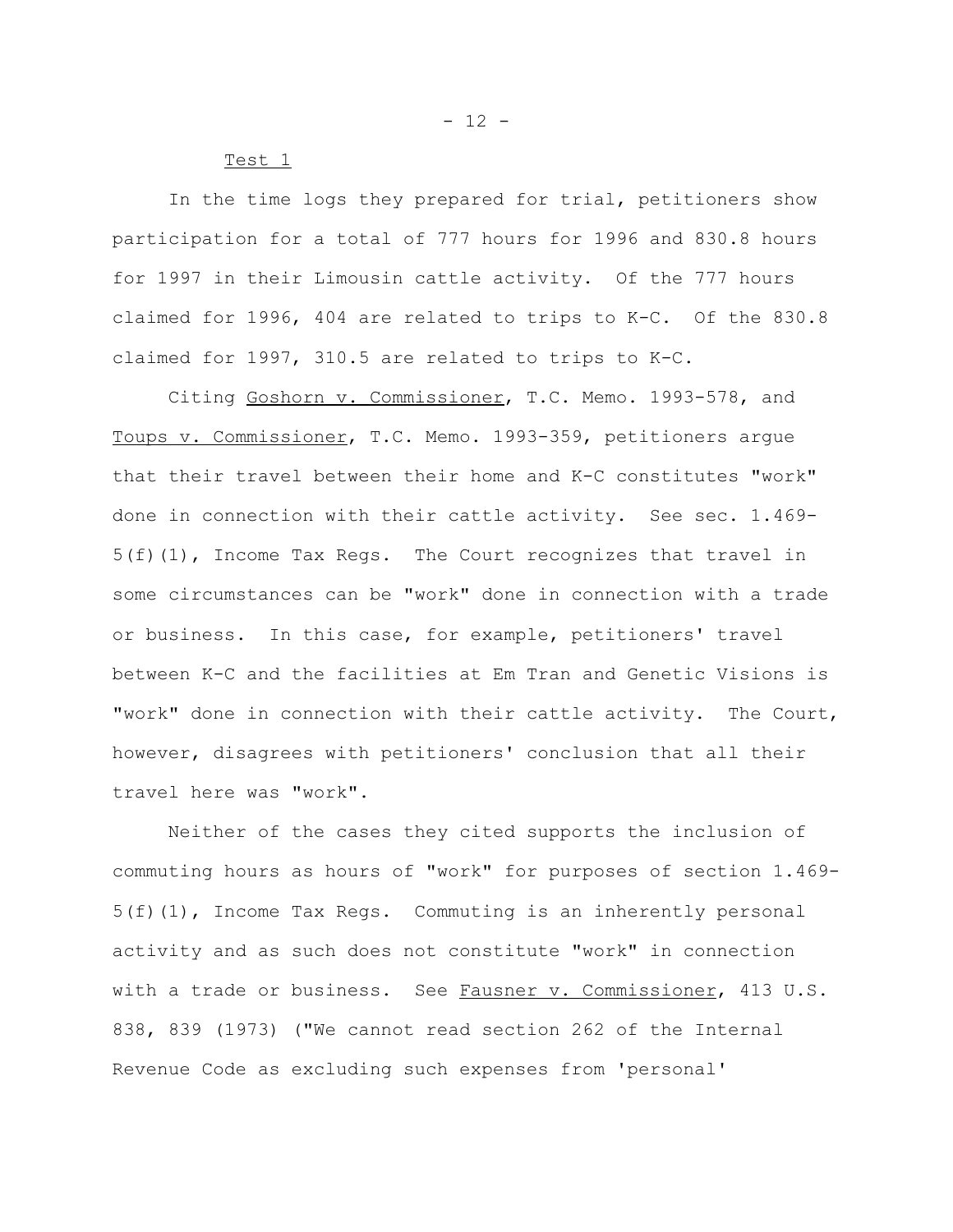expenses"); Commissioner v. Flowers, 326 U.S. 465 (1946); sec. 1.262-1(b)(5), Income Tax Regs. (taxpayer's choice to live at a distance from his place of business is personal, and a taxpayer's costs of commuting to his place of business or employment are personal). Petitioners' total claimed hours of "work" must be reduced by the number of hours each spent in the personal activity of commuting between their home in Trappe, K-C, and Mrs. Truskowsky's mother's home near Washington, D.C.

The Court estimates an approximate travel time of 2 hours from petitioners' home to K-C and 2 hours back or to go on to Mrs. Truskowsky's mother's house, a total trip of about 4 hours. For 1996, Mr. Truskowsky estimated that he made 36 trips to K-C, which when multiplied by 4 hours is 144 hours. Mrs. Truskowsky estimated that she made 38 trips and therefore spent about 152 hours commuting to and from the farm. Petitioners spent a total of 296 hours commuting to and from the farm in 1996 that must be deducted from their total claimed hours of work. For 1997, Mr. and Mrs. Truskowsky claimed 27 and 34 trips, respectively, to K-C for a total of 244 commuting hours that must be deducted from their total claimed hours.

Section 1.469-5T(f)(2)(ii), Temporary Income Tax Regs., 53 Fed. Reg. 5727 (Feb. 25, 1988), provides that work done by an individual in the individual's capacity as an investor in an activity shall not be treated as participation by the individual

- 13 -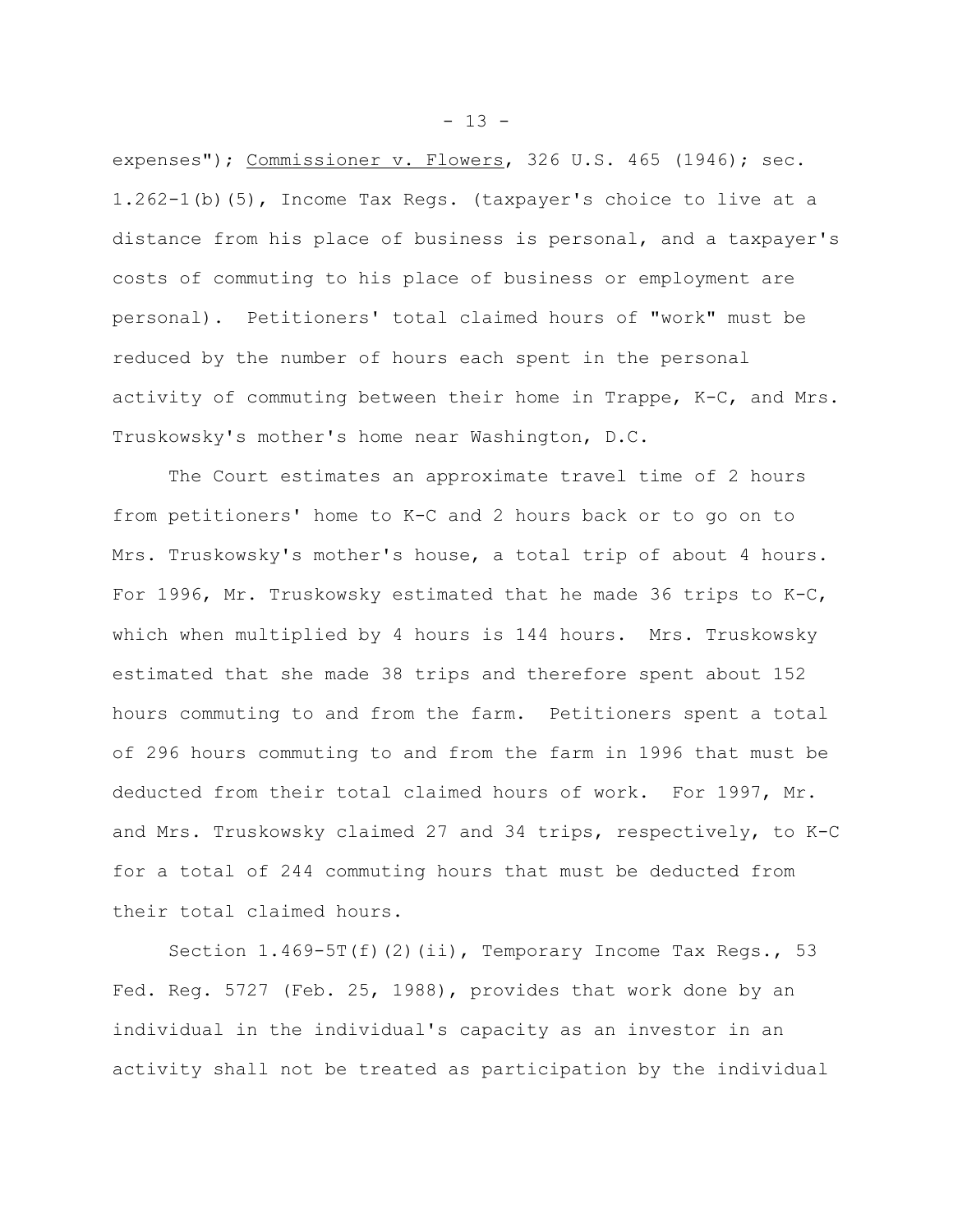in the activity unless the individual is involved in the day-today management or operations of the activity. The Court is unable to find from a preponderance of the evidence that petitioners were involved in the day-to-day management or operations of their Limousin cattle activity. The Court finds, therefore, that hours claimed for the activities of "Books" for Thomas (4 for 1996 and 5 for 1997) and Susan Truskowsky (21.5 and 46), "Wire Xfers/Foreign Drafts" (9 for 1996 and 4.5 for 1997) for Susan Truskowsky, "Shows and Sales" for Thomas (25 and 29), and Susan Truskowsky (96 and 69), "Other Travel" for Thomas (2 and 18.5), and Susan Truskowsky (4 and 27.5) and "Farm Purchase" for Thomas (52 and 36), and Susan Truskowsky(67 and 41), may not be counted as participation in the cattle activity. Reduced by the amounts stated, petitioners' participation in their Limousin cattle activity was in both years less than the 500 hours required to qualify under test 1 as material participation.

## Test 3

The Court finds that although petitioners did not participate for 500 or more hours, they did participate in the activity for more than 100 hours during the taxable year. In order to qualify under Test 3, however, they must also show that their participation in the activity for the taxable year is not less than the participation in the activity of any other individual (including individuals who are not owners of interests

- 14 -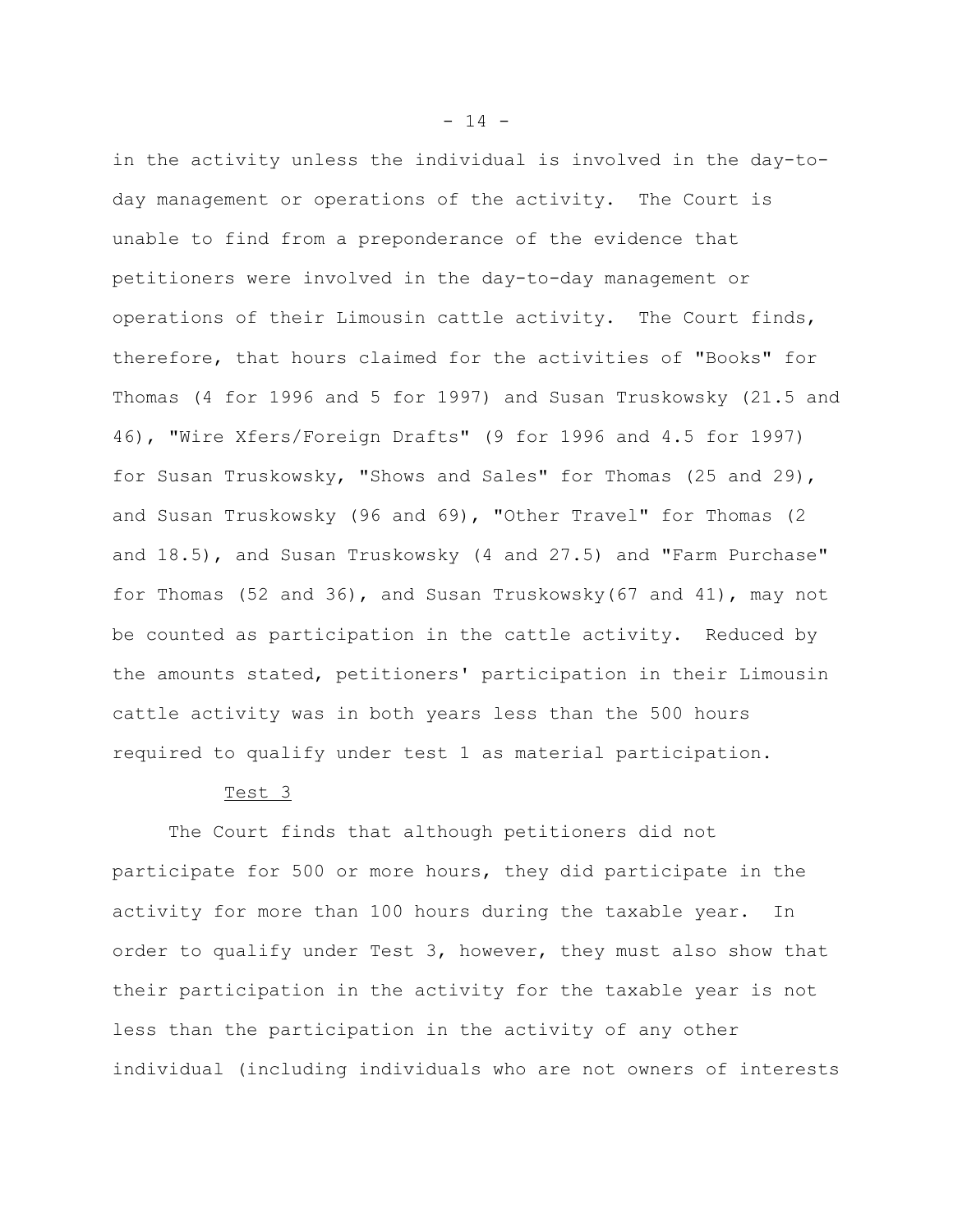in the activity) for such year. Mr. Deitch testified that he participated in petitioners' cattle activity, on average, about 1-1/2 hours day. When his daily participation is multiplied by 365, it is well over 500 hours a year, more than that of petitioners.

At trial there was some testimony and cross-examination suggesting that Mr. Deitch did not contribute as many hours to the activity as that to which he testified. On the other side of the scale, there was testimony and evidence suggesting that petitioners' logs exaggerate the number of hours they contributed to the activity. The result is that the Court finds from a preponderance of the evidence that petitioners' level of participation in their cattle activity did not exceed Mr. Deitch's day-to-day participation in the activity in either year. Petitioners do not meet the requirements of Test 3.

## Test 7

Although petitioners have not met the requirements of either of the tests on which they relied in their trial memorandum and at trial, there is an additional test under which they might yet qualify. Based on all the facts and circumstances, if petitioners nevertheless participated in the Limousin cattle activity on a "regular, continuous, and substantial" basis during such year, they have materially participated even if they do not

 $- 15 -$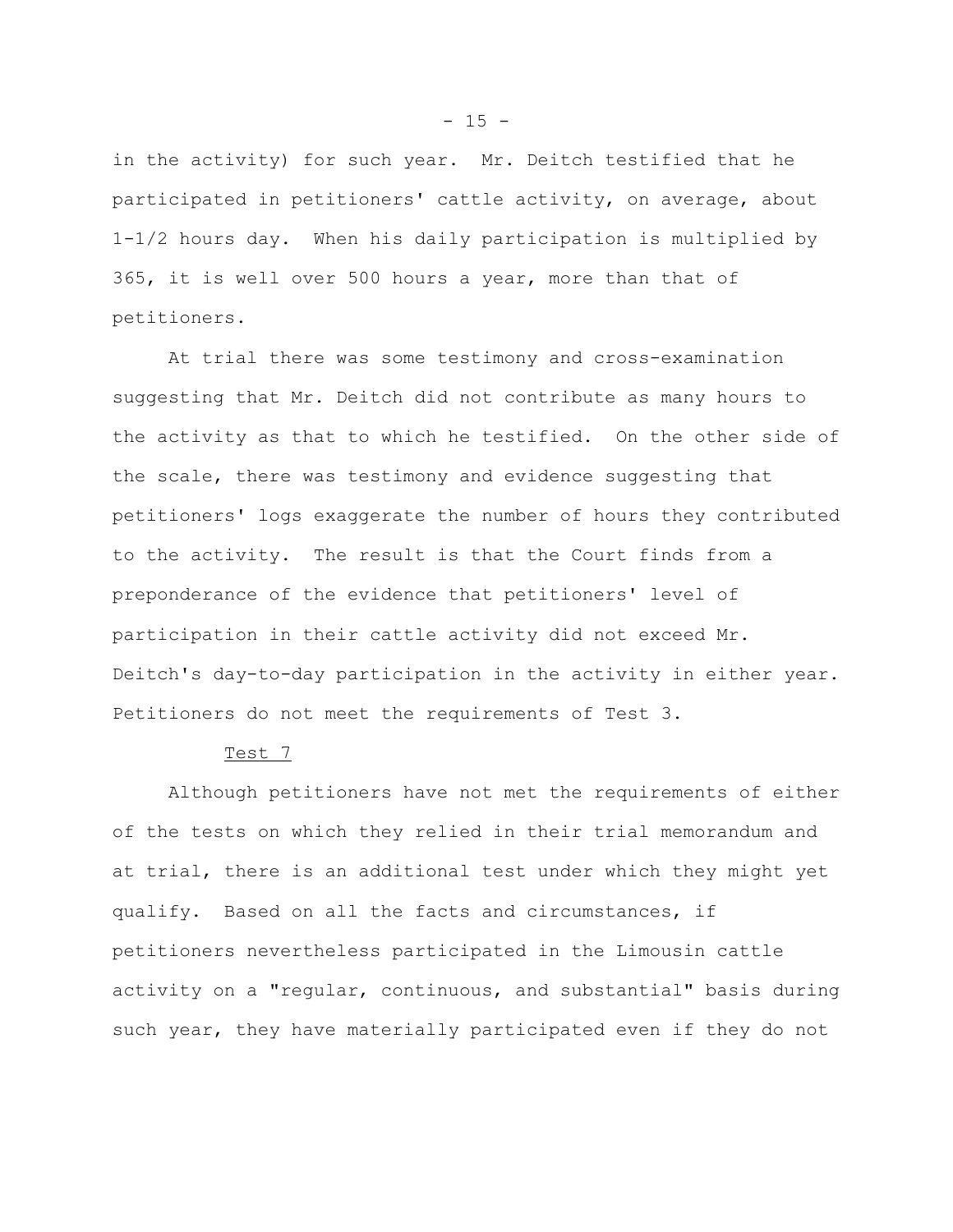pass any of the other six tests. Sec. 1.469-5T(a)(7), Temporary Income Tax Regs., 53 Fed. Reg. 5725 (Feb. 25, 1988)(Test 7).

The standard for Test 7 is not explained in the temporary regulations; however, the very structure of the regulations suggests that it will apply only in exceptional circumstances where the more specific and detailed requirements of the other six tests are not met. It is possible that the other six tests may not be met, yet the taxpayer either works full time in the business, or does all the activities necessary to conduct the business, even though that is a small amount of work compared to other businesses in general. See H. Conf. Rept. 99-841, 1986-3 C.B. (Vol.4) 148. It is also true that a taxpayer is more likely materially participating in an agricultural activity if he is conducting the activity at or near his primary residence. See S. Rept. 99-313, 1986-3 C.B. (Vol. 3) 733.

Petitioners lived almost 100 miles from their Limousin cattle activity, did not perform all of the activities necessary to the conduct of the activity and did not perform the activity on a full-time basis. In addition, there was another individual who was involved on a daily basis with the activity. All of the facts and circumstances of this case do not show, by a preponderance of the evidence, that despite not meeting the requirements of the other six tests, petitioners participated in the Limousin cattle activity on a regular, continuous, and

 $- 16 -$